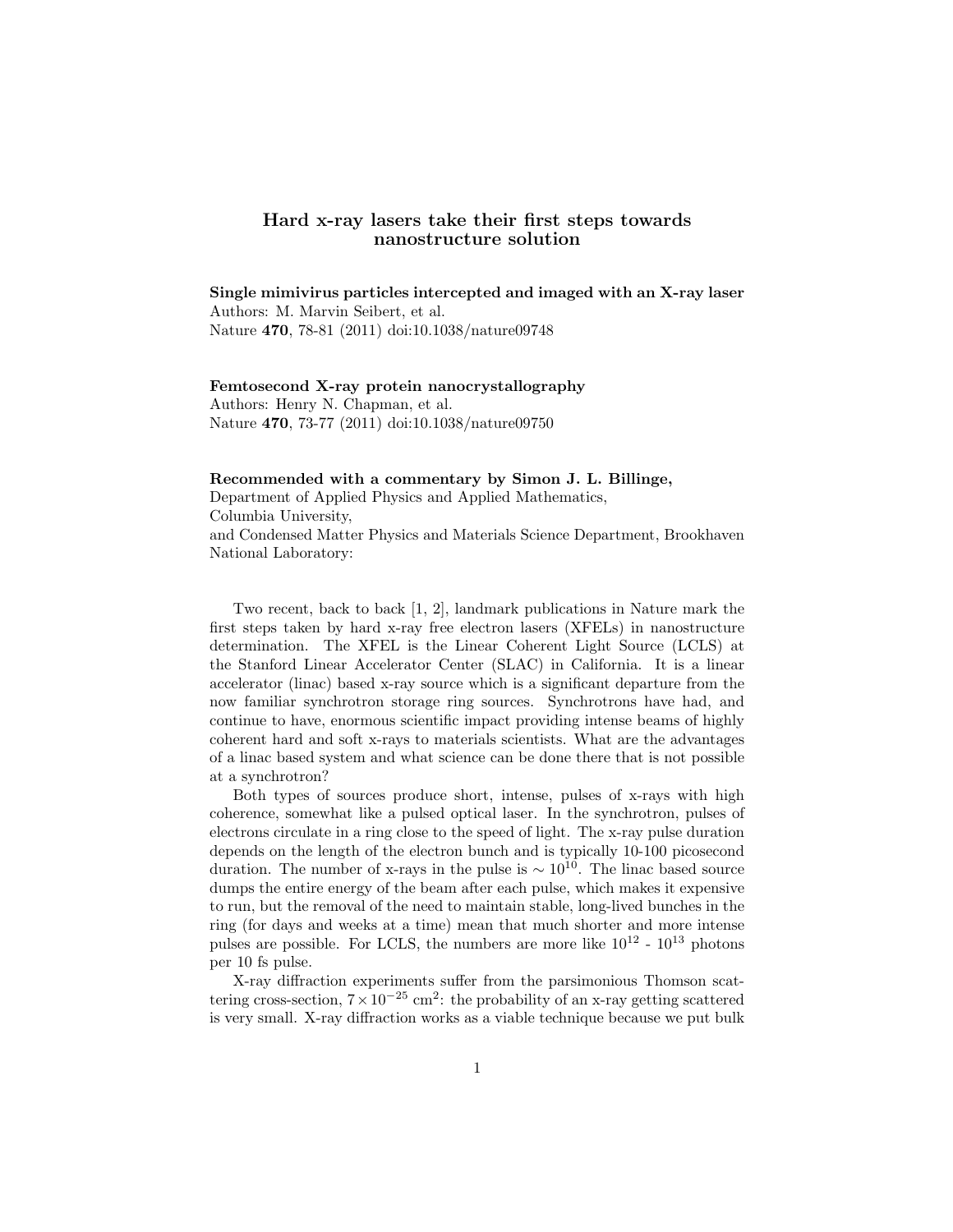samples with a large number ( $\sim 10^{20}$ ) of atoms in the beam, which has sufficient photons  $(10^{10} \text{ per second})$ , and we can measure for sufficiently long, to get good statistics (10<sup>4</sup>) in the scattered x-ray signal. But what if we want to measure a single nanoparticle consisting of just  $10^2 - 10^3$  atoms? We need to impinge  $\gg 10^{20}$  x-rays on the sample.

This is not possible with current synchrotron sources, making nanostructure determination one of the grandest of our grand challenges in science [3]. Nanostructures can be solved from multiple copies of the nanoparticle in special cases; from a powder [4] or from a single crystal of aligned nanoparticles [5]. But what about single nanocrystallography, the solution of the atomic structure from a single nanoparticle? If we could mount and rotate the nanoparticle, and irradiate it for a long enough time, as is done with (much larger) single crystals now at synchrotrons and on lab machines, we could amass enough statistics to get x-ray intensities that can be inverted to get the desired 3D structure. Notwithstanding the outrageous technical challenges of doing this, it is not possible even in theory because of beam damage. A beam that could put enough photons on the sample in each pulse to make this feasible in a reasonable time produces beam damage and the nanoparticle doesn't survive long enough to amass the statistics. The XFEL beams are so intense they explode the nanoparticle in a single shot, but they are sufficiently short in duration that the end of the pulse leaves the exploding nanoparticle before the nanoparticle has blown up, taking a diffraction pattern of the undamaged particle to the detector even as it detonates in the wake of the departing x-ray pulse. At least that's the theory. The first real demonstrations of this are now in and reported in [1] and [2] and it works in practice. These are baby steps towards the goal of single nanocrystallography, but the results look promising and impressive. In [1] an image of a non-crystalline object, in this case a large 100 nm diameter virus, has been obtained with a 10 nm resolution. In [2] a structure solution of a protein has been obtained from a nanometer sized crystal of nanoparticles with ∼ 0.9 nm resolution. The real-space resolution will naturally go up in the future as the x-ray energy of the beam is increased and the resulting x-rays have a shorter wavelength, a planned and straightforward technical development. We are still some way away from single nanocrystallography. The single nano-object that has been imaged [1] (no complete 3D reconstruction has been done) is large at 100 nm and imaged at 10 nm resolution, still far from atomic resolution. Close to atomic resolution has been achieved in the nano-sized crystals of proteins, but these are not 3D structures of the individual proteins, it is protein crystallography on nano-sized protein crystals. It is still a huge accomplishment and should have significant scientific impact. When we say that a protein "doesn't crystallize" we mean that it doesn't grow into large, micron sized, crystals with good structural coherence (and therefore good diffraction qualities in the beam). We don't know how many of the "poorly crystallizing" proteins will have nanocrystals floating around in the crystallization vial that can be solved in the XFEL, but a good guess would be "quite a few". This is important since, despite the